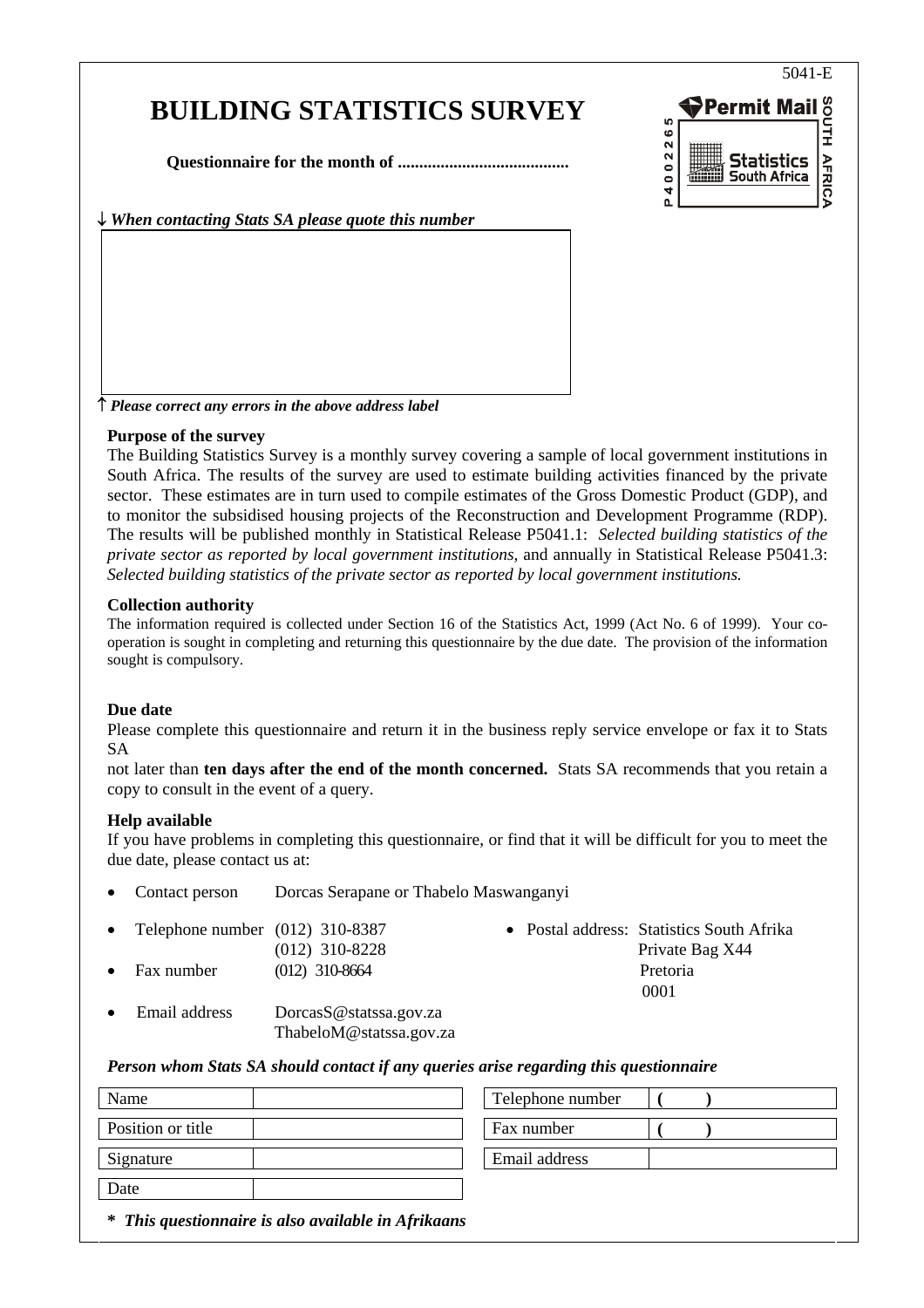# *Please note*

# *For this survey*

- **The questionnaire must cover a period of one month.** Particulars must be submitted for the month concerned and should therefore **not contain cumulative monthly figures**.
- Stats SA must be notified of any significant changes in the area that falls under the jurisdiction of the local government institutions and that may influence the scope of the information provided by the local government institutions.
- Report all monetary values in **thousands of rands (R'000)**. Where the value of your own accounts is not expressed in thousands, round the value off to the nearest thousand rand.
- **Value added tax** (VAT) must be **excluded**.
- Information regarding preliminary building plans must be reflected in the questionnaire as **building plans passed** soon as building operations in respect of these plans have commenced. In order to prevent duplication, information regarding these plans must not be shown again as building plans passed when the building plans are finally approved.
- The value of building plans passed/buildings completed must reflect the value of building costs at the time the plans were passed.
- The items listed under **Include** and **Exclude** are examples and should not be taken as a complete list of items to be included or excluded.
- If exact figures are not available, please provide careful estimates.

### **Dwelling-houses**

# *Definition*

- A free-standing, complete, self-contained dwelling-unit on a separate premises is regarded as a dwelling-house.
- A free-standing, complete, self-contained granny flat on the same premises as an existing residence is also regarded as a dwelling-house.

### **Low-cost housing**

### *Definitions*

- The **People's Housing Process** allows people or beneficiaries to build or organise the building of their homes.
- Houses subsidised by the **Project Linked Subsidies** are built by contractors employed by the province or municipalities.

### *Notes*

- Report the **number of dwelling-houses** and not the number of plans passed in respect of such dwelling-houses, since one plan may comprise more than one dwelling-house.
- Duets are regarded as two units.

### *Abbreviations*

- **RDP** Reconstruction and Development Programme
- **PHP** People's Housing Process
- **PLS** Project Linked Subsidies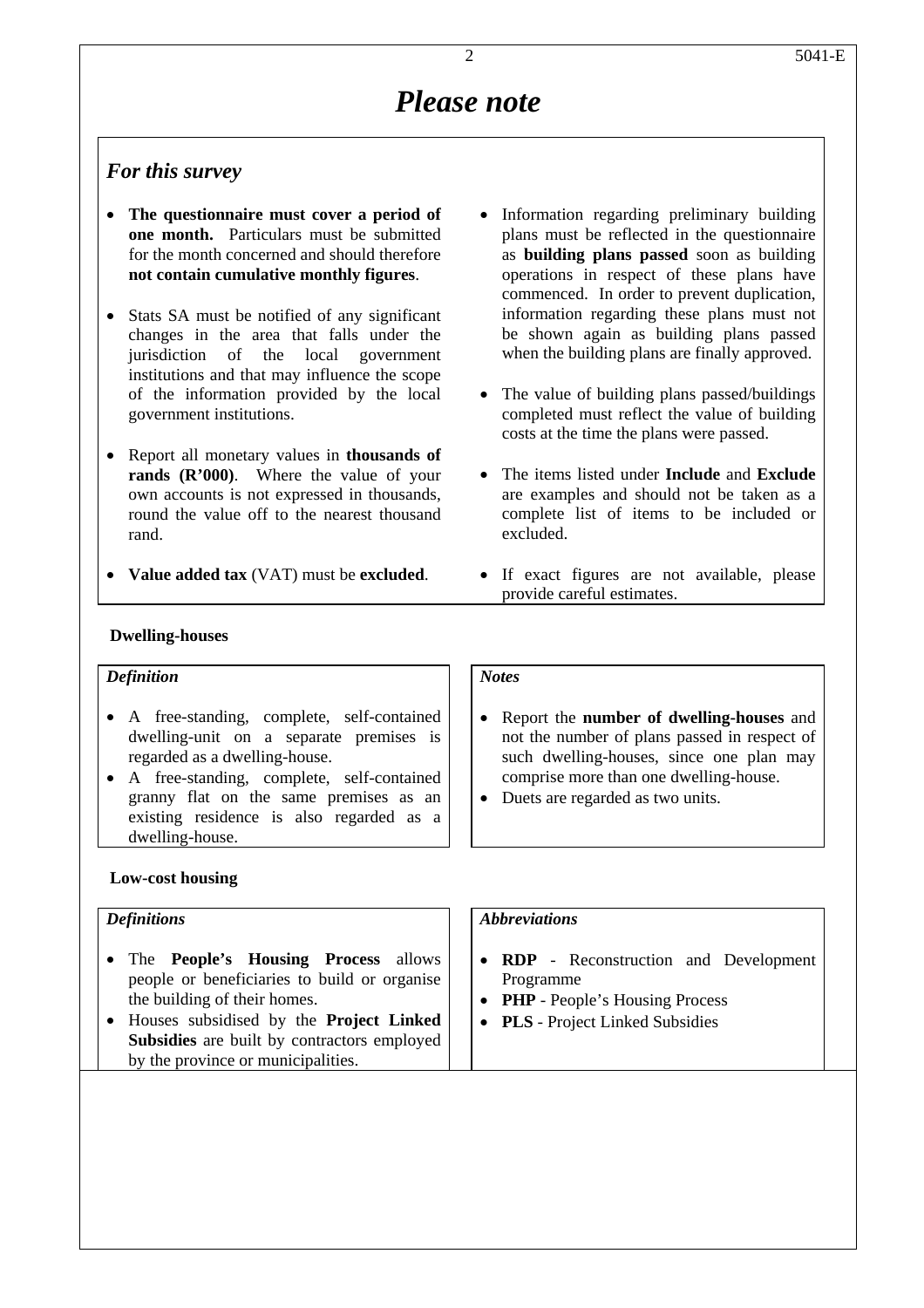# **Part 1 - Residential building plans passed during this month**

### **1. Dwelling-house plans passed**

 **Owned by the** *Private Sector* **(including RDP housing e.g. government low-cost housing subsidised by PHP or PLS)**

|                                                                                           | <b>Dwelling-</b><br>houses | <b>Total</b><br>construction<br>area of houses<br>(outside<br>measurements) | <b>Estimated cost</b><br>of houses<br>(excluding land<br>value) |
|-------------------------------------------------------------------------------------------|----------------------------|-----------------------------------------------------------------------------|-----------------------------------------------------------------|
|                                                                                           | <b>Number</b>              | m <sup>2</sup>                                                              | R'000                                                           |
| Dwelling-houses with a floor area smaller                                                 |                            |                                                                             |                                                                 |
| Dwelling-houses with a floor area larger<br>than 30 sq metres, but smaller or equal to 80 |                            |                                                                             |                                                                 |
| Dwelling-houses with a floor area equal to,                                               |                            |                                                                             |                                                                 |
| <b>Total</b>                                                                              |                            |                                                                             |                                                                 |

## **2. Plans passed for RDP housing e.g. low-cost housing subsidised by PHP or PLS (already included above)**

|                                               | <b>Dwelling-</b><br>houses | <b>Total</b><br>construction<br>area of houses<br><i>(outside)</i><br>measurements) | <b>Estimated cost</b><br>of houses<br>(excluding land<br>value) |
|-----------------------------------------------|----------------------------|-------------------------------------------------------------------------------------|-----------------------------------------------------------------|
|                                               | <b>Number</b>              | m <sup>2</sup>                                                                      | R'000                                                           |
| Dwelling-houses with a floor area smaller     |                            |                                                                                     |                                                                 |
| Dwelling-houses with a floor area larger      |                            |                                                                                     |                                                                 |
| than 30 sq metres, but smaller or equal to 80 |                            |                                                                                     |                                                                 |
|                                               |                            |                                                                                     |                                                                 |
| <b>Total</b>                                  |                            |                                                                                     |                                                                 |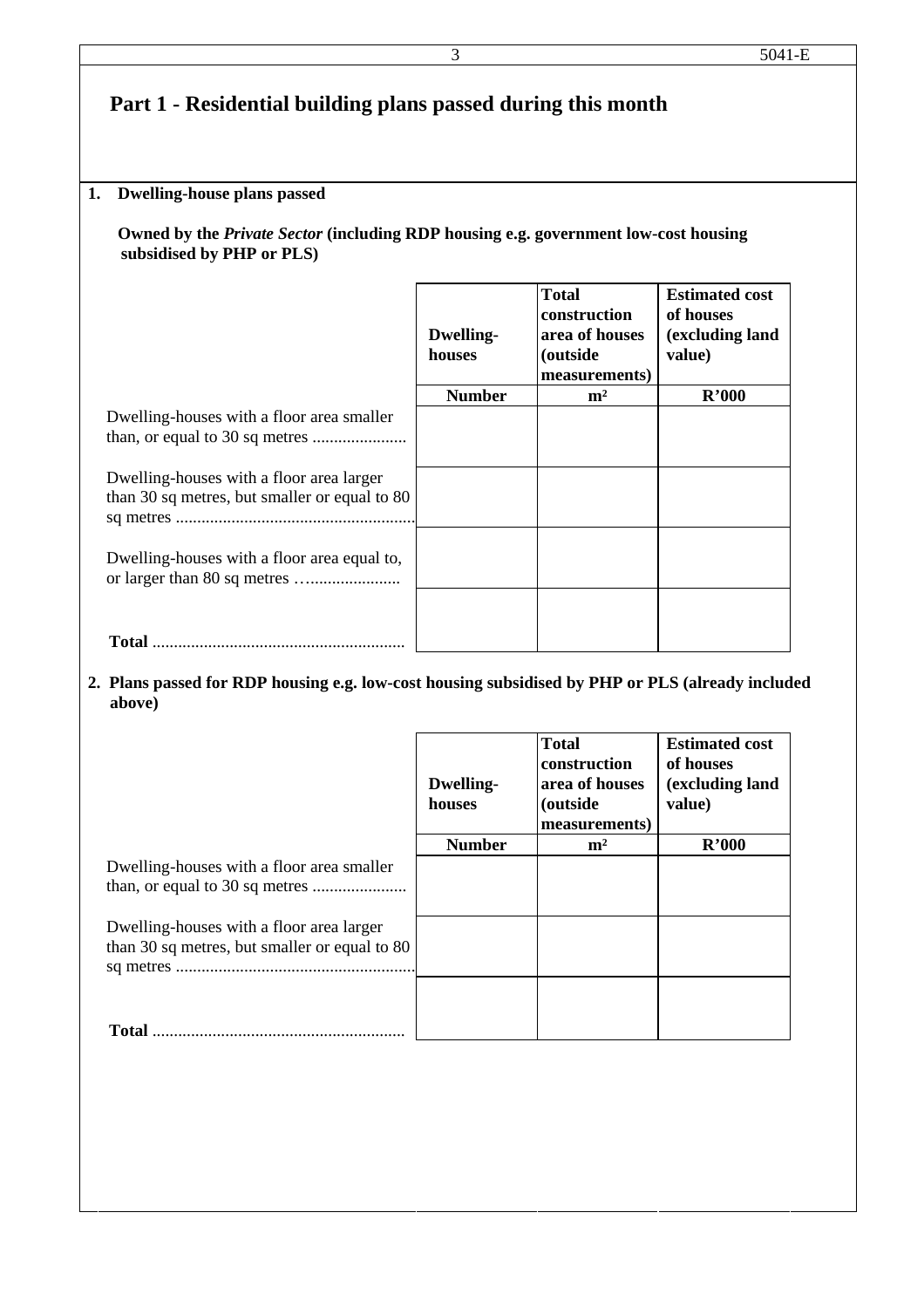# **Residential building plans (excluding dwelling-house plans)**

### **Townhouses**

### *Definition*

• Townhouses are multiple, medium-density dwelling-units, usually grouped together.

# *Include*

- Cluster housing
- Group housing

• A flat built onto an existing building is regarded as an addition and should be included under **'Additions and alterations'**

• Retirement villages must, where applicable, be shown either against **'Town-**

**houses'** or against **'Blocks of flats'**.

• Simplexes

in Part 3.

- Duplexes
- Triplexes

*Notes* 

# **Blocks of flats**

# *Definition*

• Blocks of flats are high-density housing consisting of a number of self-contained dwelling-units (including at least one living-room together with a kitchen and bathroom), conjoined to similar units in one building. A building consisting of flats conjoined to offices and/or shops in the same building, is considered a block of flats, if the total area occupied by the flats is more than 50 per cent of the total area of the building. (If not, it is considered a non-residential building.)

# **Tourism accommodation and casinos**

### *Include*

- Hotels/Motels
- Guest houses
- Holiday chalets
- Entertainment centres
- Bed-and-breakfast accommodation
- Casinos

# **Other residential buildings**

# *Include*

- Institutions for the disabled
- Boarding houses
- Old people's homes
- Hostels

# **Non-residential buildings**

# *Definition*

• A building consisting of offices and/or shops conjoined to flats in the same building, is regarded as a non-residential building, if the total area occupied by the offices and/or shops is more than 50 per cent of the total area of the building. (If not, it must be regarded as a block of flats.)

# *Note*

• If, for example, a building is predominantly intended for office space, but includes shopping space and/or flats, the construction area and estimated cost of the complete building must be shown against **'Office and banking space'** in Question 3 only.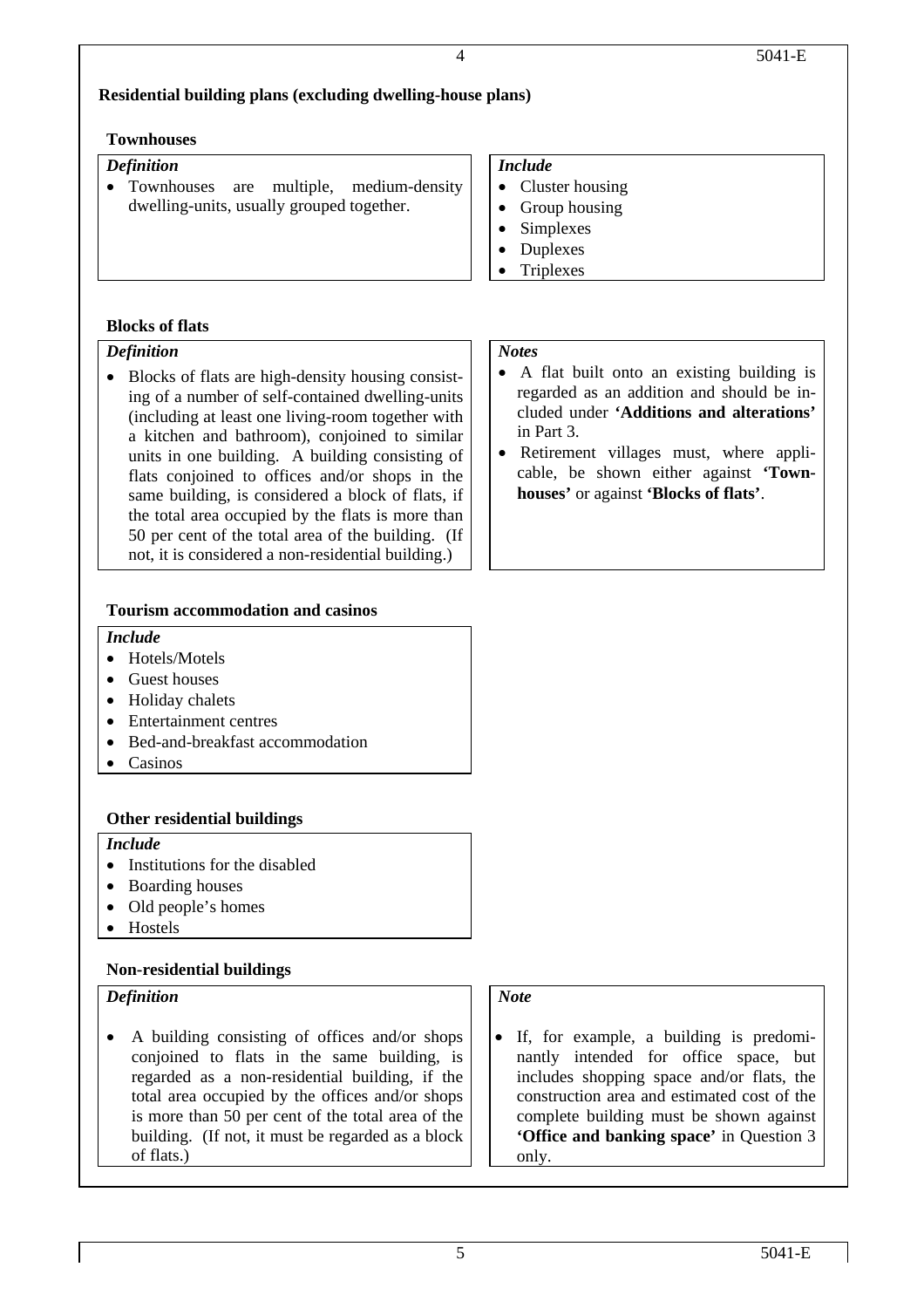## **Residential building plans (excluding dwelling-house plans) passed**

# **3. Owned by the** *Private Sector*

|                            | <b>Residential</b><br>building plans | <b>Total construction</b><br>area (outside<br>measurements) | <b>Estimated cost</b><br>(excluding land<br>value) |
|----------------------------|--------------------------------------|-------------------------------------------------------------|----------------------------------------------------|
|                            | Number of<br>buildings/units         | m <sup>2</sup>                                              | R'000                                              |
| <b>Townhouses</b>          | units                                |                                                             |                                                    |
| <b>Blocks of flats</b><br> | units                                |                                                             |                                                    |
| Tourism accommodation      | bldgs                                |                                                             |                                                    |
| Other residential          | bldgs                                |                                                             |                                                    |

# **Part 2 - Non-residential building plans passed**

## **4. Owned by the** *Private Sector*

| Type of building/space<br>predominantly         | Non-residential<br><b>Buildings</b> | <b>Total construction</b><br>area (outside<br>measurements) | <b>Estimated cost</b><br>(excluding land<br>value) |
|-------------------------------------------------|-------------------------------------|-------------------------------------------------------------|----------------------------------------------------|
| intended for -                                  | <b>Number of buildings</b>          | m <sup>2</sup>                                              | R'000                                              |
| Office and banking                              |                                     |                                                             |                                                    |
| Shopping space<br>                              |                                     |                                                             |                                                    |
| Industrial and warehouse<br>space and workshops |                                     |                                                             |                                                    |
| Churches, sports and<br>recreation<br>clubs     |                                     |                                                             |                                                    |
| Schools, crèches,<br>hospitals and libraries    |                                     |                                                             |                                                    |
| All other space<br>(specify)                    |                                     |                                                             |                                                    |
|                                                 |                                     |                                                             |                                                    |

### **5. Owned by the** *Public Sector*

| Hospitals and clinics                               |  |  |
|-----------------------------------------------------|--|--|
| Schools, crèches, univer-<br>sities, technikons and |  |  |
| All other space<br>(specify)                        |  |  |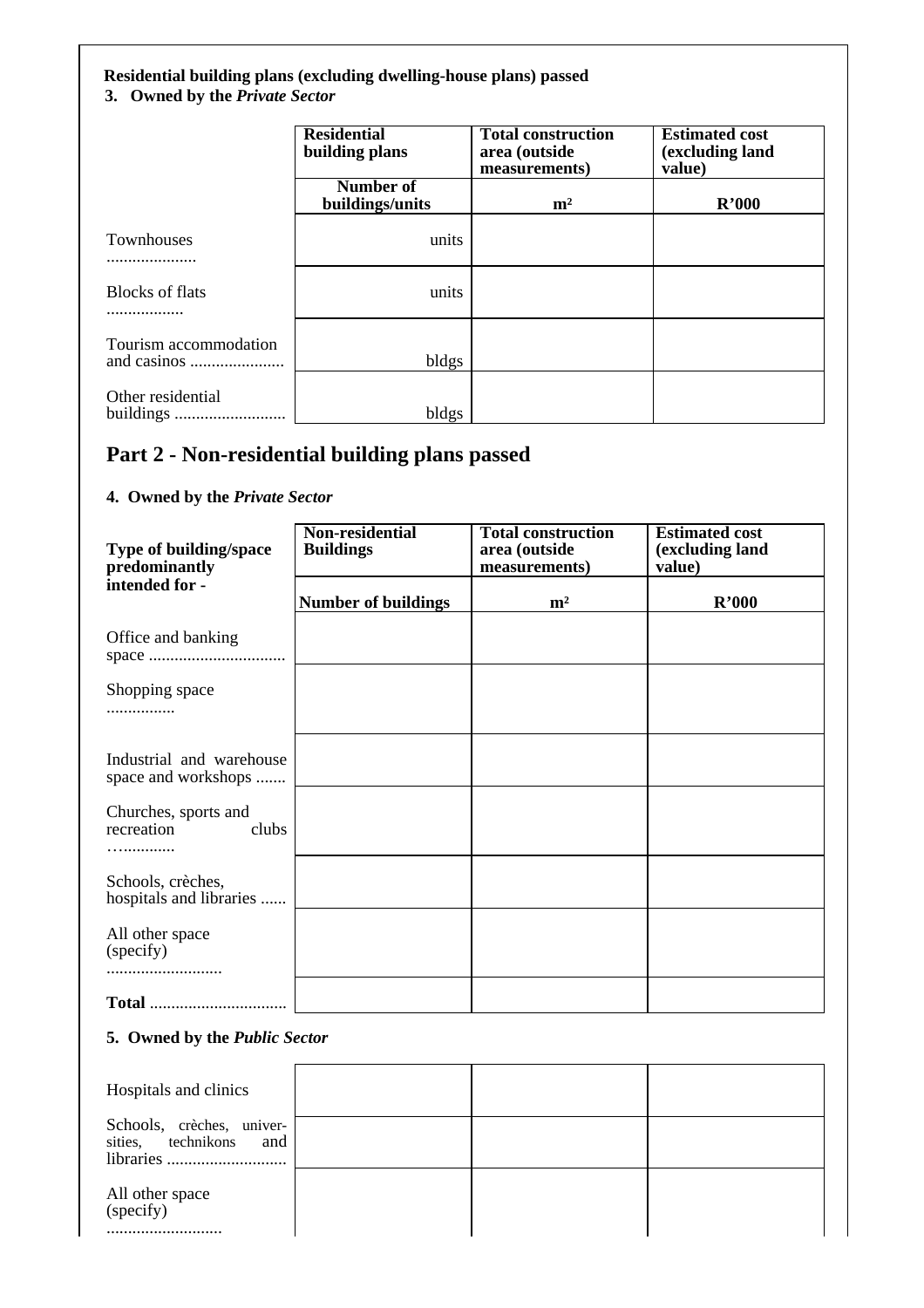| $T_{\alpha}$ |  |  |
|--------------|--|--|
|              |  |  |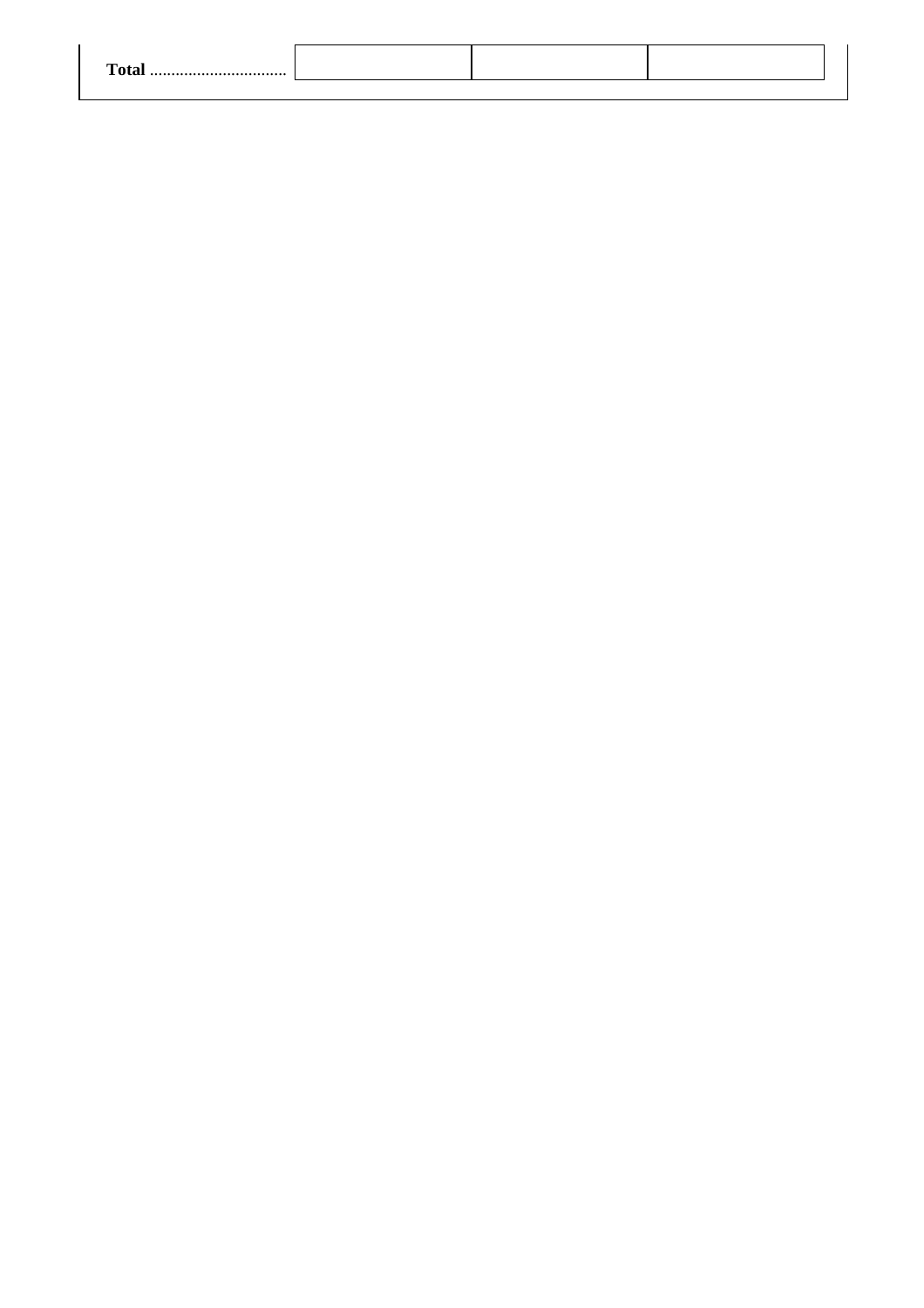### **Plans for addition and alterations**

# *Notes*

- If additions and alterations qualify as **'minor building work'**, as defined in the National Building Regulations and Building Regulations and Building Standards Act, this data should not be included in the questionnaire.
- Where development takes place in phases, as in the case of townhouses, succeeding plans and buildings are not to be considered as additions.

### *Include*

- Only extentions to existing buildings.
- Flats built onto existing houses or onto existing outbuildings of houses, must be shown here.

### *Exclude*

- The construction of swimming-pools
- Paths (paving) Patios
- 
- Advertising signs<br>• Wendy houses
- Wendy houses<br>• Prefabricated walls
- 
- Garden walls
- Sewerage connections Carports
- 
- Re-roofing<br>• Pergolas
- 
- Cages for birds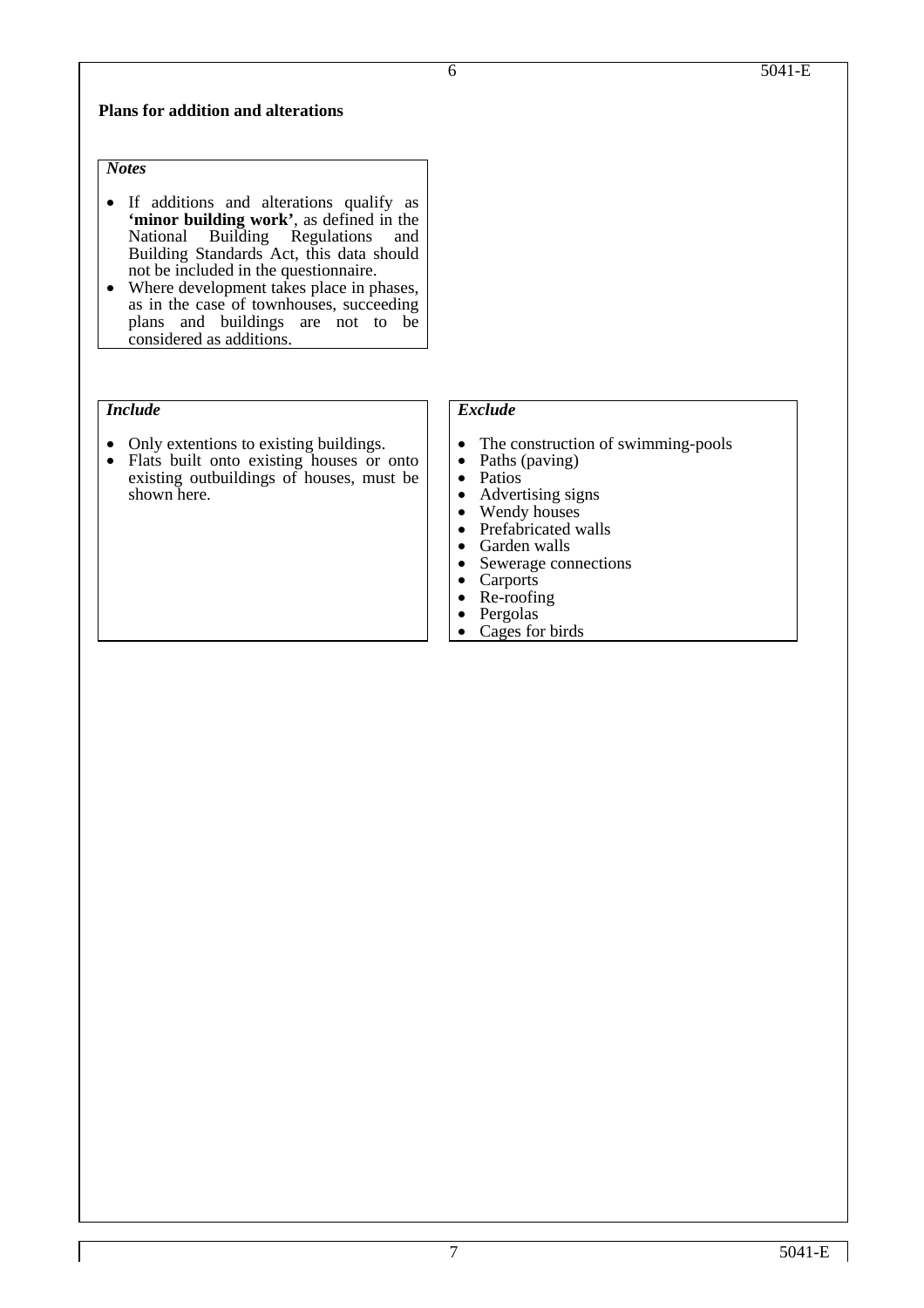# **Part 3 - Plans for additions and alterations passed**

# **6. Owned by the** *Private Sector*

| <b>Type of building</b>                                                    | <b>Additions and</b><br><b>alterations</b> | <b>Total construction</b><br>area (outside<br>measurements) | <b>Estimated cost</b><br>(excluding land<br>value) |
|----------------------------------------------------------------------------|--------------------------------------------|-------------------------------------------------------------|----------------------------------------------------|
|                                                                            | <b>Number of plans</b>                     | m <sup>2</sup>                                              | R'000                                              |
| Dwelling-houses                                                            |                                            |                                                             |                                                    |
| Townhouses, blocks<br>of flats and other<br>residential buildings          |                                            |                                                             |                                                    |
| Non-residential                                                            |                                            |                                                             |                                                    |
| Internal alterations to<br>buildings (excluding<br>'minor building work'). | Value only                                 | Value only                                                  |                                                    |
| <b>Total</b>                                                               |                                            |                                                             |                                                    |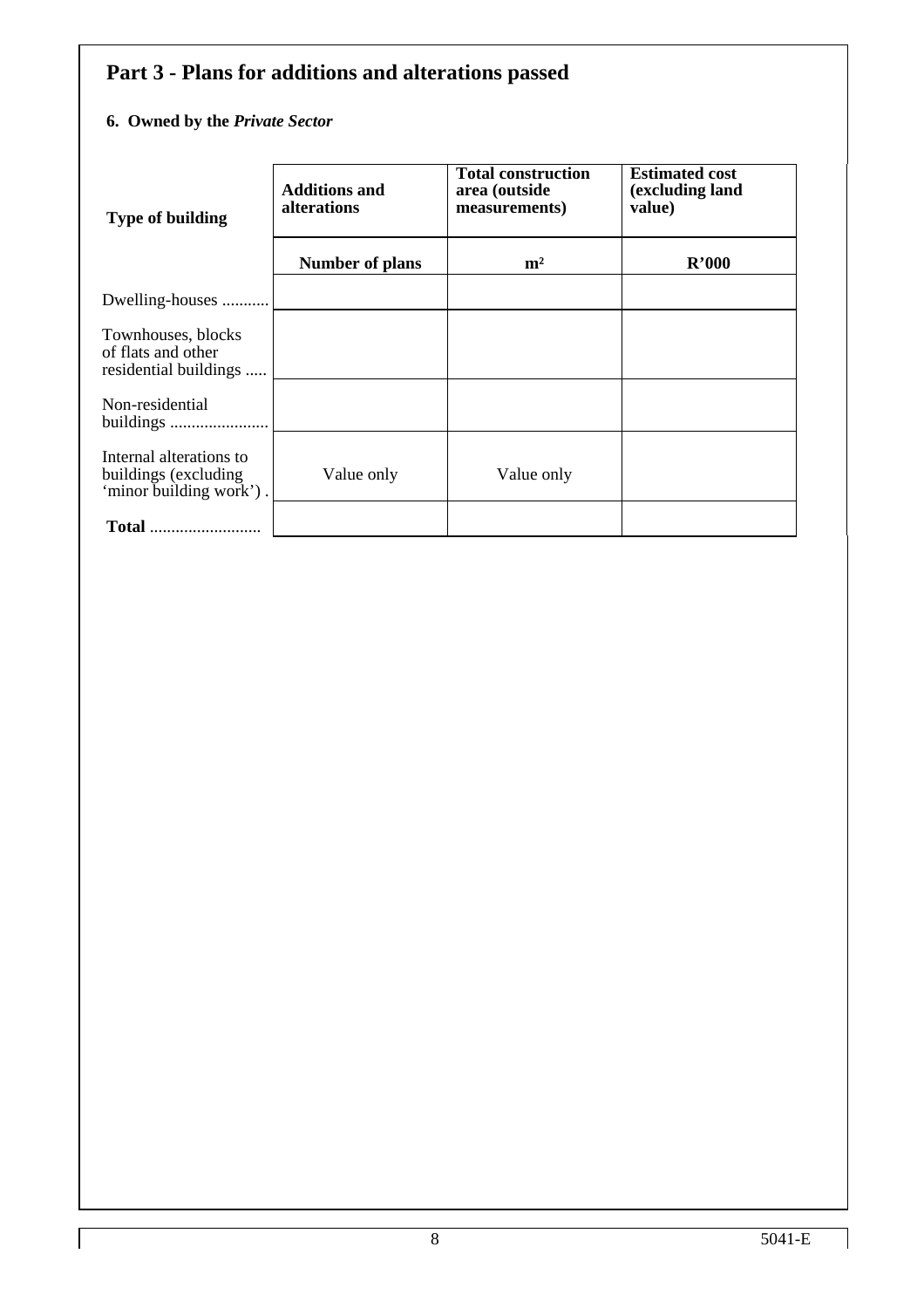### **Dwelling-houses**

### *Definition*

- A free-standing, complete, self-contained dwelling-unit on a separate premises is regarded as a dwelling-house.
- A free-standing, complete, self-contained granny flat on the same premises as an existing residence is also regarded as a dwelling-house.

### **Low-cost housing**

### *Definitions*

- The **People's Housing Process** allows people or beneficiaries to build or organise the building of their homes.
- Houses subsidised by the **Project Linked Subsidies** are built by contractors employed by the province or municipalities.

# *Notes*

- Report the **number of dwelling-houses** and not the number of plans passed in respect of such dwelling-houses, since one plan may comprise more than one dwelling-house.
- Duets are regarded as two units.

### *Abbreviations*

- **RDP**  Reconstruction and Development Programme
- **PHP** People's Housing Process
- **PLS** Project Linked Subsidies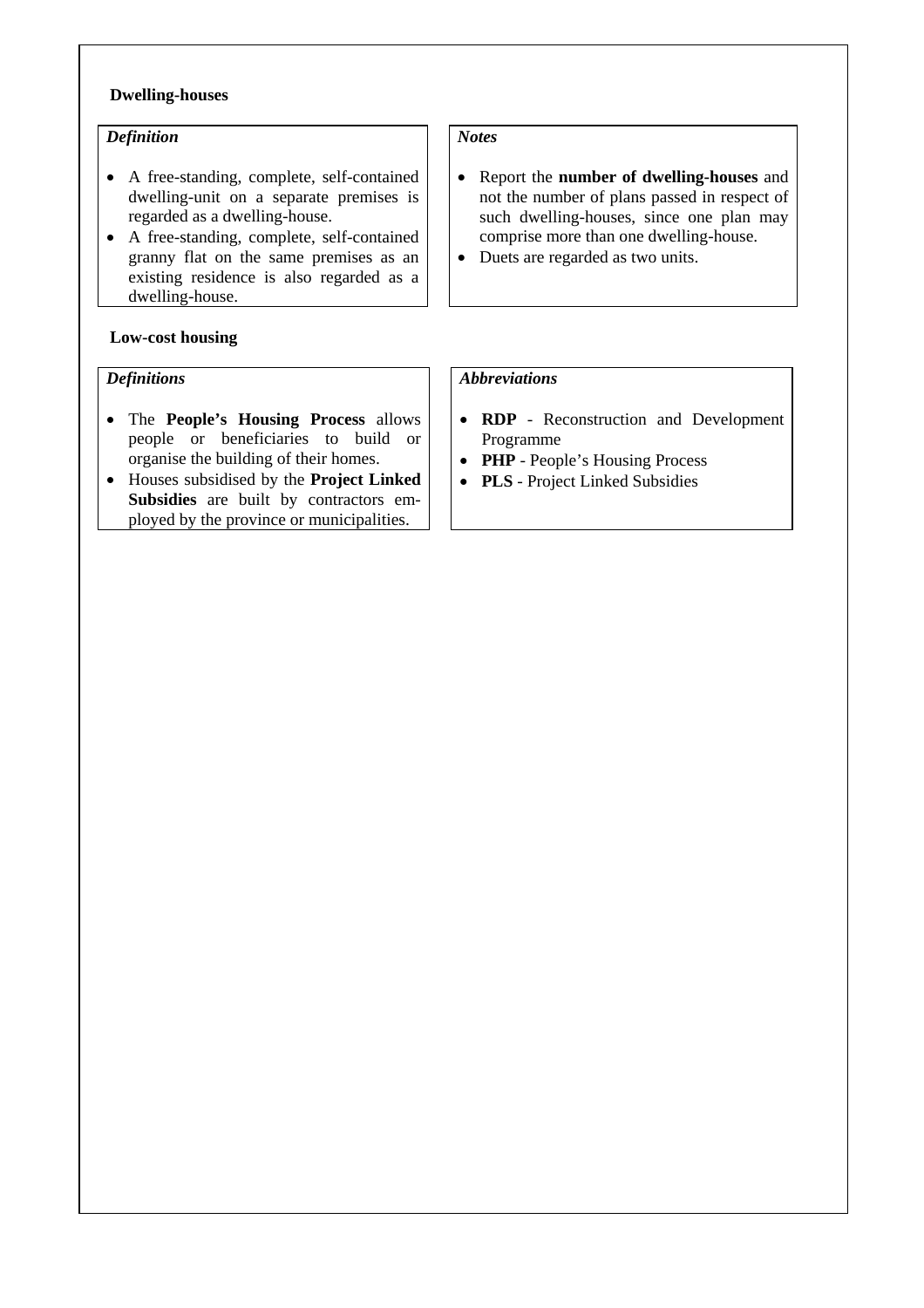# **Part 4 - Residential buildings completed during this month**

# **7. Dwelling-houses completed**

 **Owned by the** *Private Sector* **(including RDP housing e.g. government low-cost housing subsidised by PHP or PLS)**

|                                                                                          | <b>Dwelling-</b><br>houses | <b>Total</b><br>construction<br>area of houses<br><i>(outside)</i><br>measurements) | <b>Estimated cost</b><br>of houses<br>(excluding land<br>value) |
|------------------------------------------------------------------------------------------|----------------------------|-------------------------------------------------------------------------------------|-----------------------------------------------------------------|
|                                                                                          | <b>Number</b>              | m <sup>2</sup>                                                                      | R'000                                                           |
| Dwelling-houses with a floor area smaller                                                |                            |                                                                                     |                                                                 |
| Dwelling-houses with a floor area larger<br>than 30 sq metres, but smaller than or equal |                            |                                                                                     |                                                                 |
| Dwelling-houses with a floor area equal to,                                              |                            |                                                                                     |                                                                 |
| Total                                                                                    |                            |                                                                                     |                                                                 |

# **8. RDP housing completed e.g. low-cost housing subsidised by PHP and PLS (already included above)**

|                                                                                              | <b>Dwelling-</b><br>houses | <b>Total</b><br>construction<br>area of houses<br><i>(outside)</i><br>measurements) | <b>Estimated cost</b><br>of houses<br>(excluding land<br>value) |
|----------------------------------------------------------------------------------------------|----------------------------|-------------------------------------------------------------------------------------|-----------------------------------------------------------------|
|                                                                                              | <b>Number</b>              | m <sup>2</sup>                                                                      | R'000                                                           |
| Dwelling-houses with a floor area smaller                                                    |                            |                                                                                     |                                                                 |
| Dwelling-houses with a floor area larger than<br>30 sq metres, but smaller or equal to 80 sq |                            |                                                                                     |                                                                 |
| <b>Total</b>                                                                                 |                            |                                                                                     |                                                                 |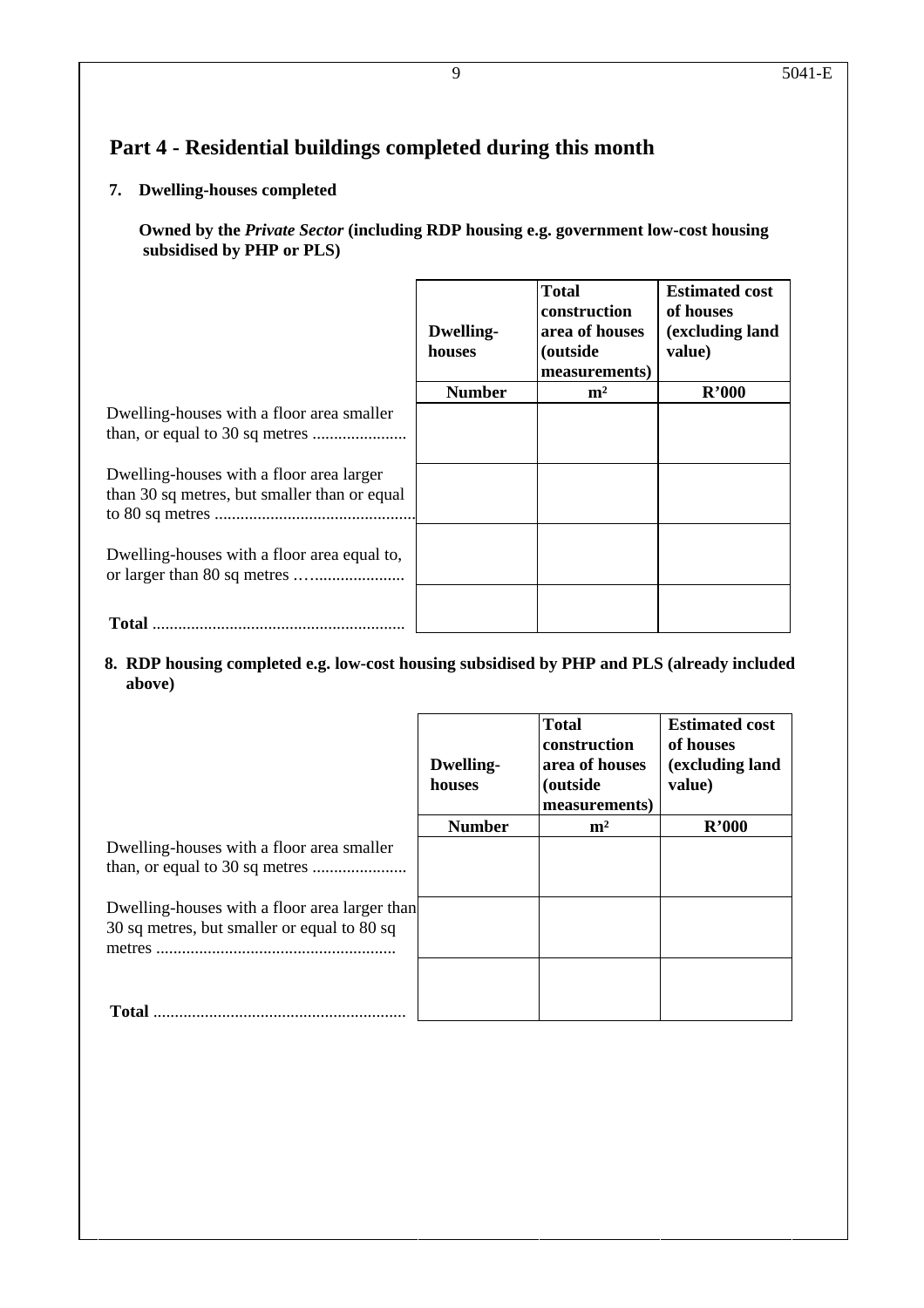### **Residential buildings completed (excluding dwelling-houses)**

### **Townhouses**

# *Definition*

• Townhouses are multiple, medium-density dwelling-units, usually grouped together.

### *Include*

- Cluster housing
- Group housing
- Simplexes
- Duplexes
- Triplexes

### **Blocks of flats**

### *Definition*

• Blocks of flats are high-density housing consisting of a number of self-contained dwelling-units (including at least one living-room together with a kitchen and bathroom), conjoined to similar units in one building. A building consisting of flats conjoined to offices and/or shops in the same building is considered a block of flats, if the total area occupied by the flats is more than 50 per cent of the total area of the building. (If not, it is considered a non-residential building.)

### **Tourism accommodation and casinos**

### *Include*

- Hotels/Motels
- Guest houses
- Holiday chalets
- Entertainment centres
- Bed and breakfast accommodation
- Casinos

### **Other residential buildings**

### *Include*

- Institutions for the disabled
- Boarding houses
- Old peoples' homes
- Hostels

### **Non-residential buildings**

### *Definition*

• A building consisting of offices and/or shops conjoined to flats in the same building, is regarded as a non-residential building, if the total area occupied by the offices and/or shops is more than 50 per cent of the total area of the building. (If not, it must be regarded as a block of flats.)

# *Note*

• If, for example, a building is predominantly intended for office space, but includes shopping space and/or flats, the construction area and estimated cost of the complete building must be shown against **'Office and banking space'** in Question 8 only.

# *Notes*

- A flat built onto an existing building is regarded as an addition and should be included in Part 6.
- Retirement villages must, where applicable, be shown either against **'Townhouses'** or against **'Blocks of flats'**.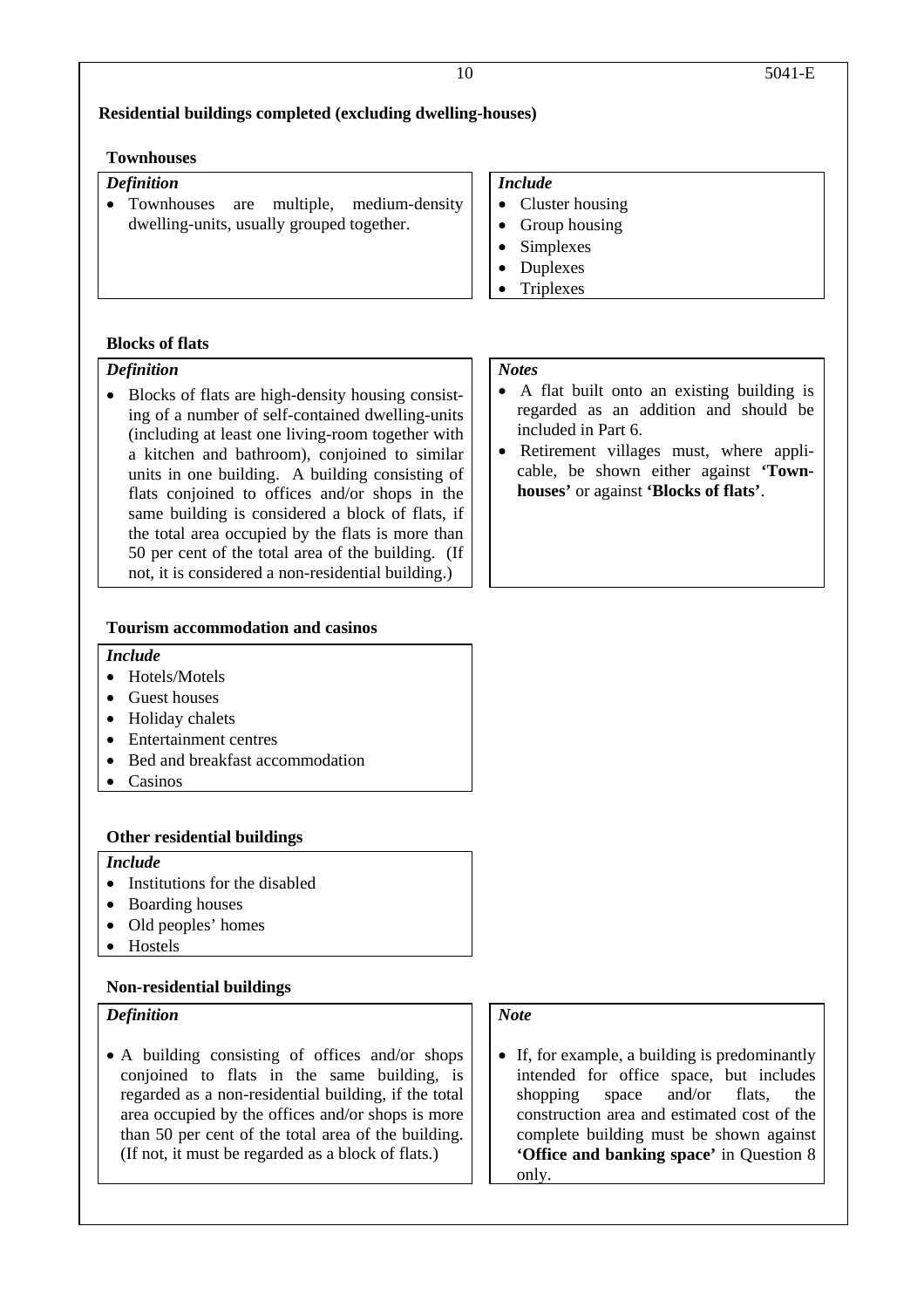# **Residential buildings completed (excluding dwelling-houses) 9. Owned by the** *Private Sector*

|                        | <b>Residential</b><br>buildings | <b>Total construction</b><br>area (outside<br>measurements) | <b>Estimated cost</b><br>(excluding land<br>value) |
|------------------------|---------------------------------|-------------------------------------------------------------|----------------------------------------------------|
|                        | Number of<br>buildings/units    | m <sup>2</sup>                                              | R'000                                              |
| Townhouses             | units                           |                                                             |                                                    |
| <b>Blocks of flats</b> | units                           |                                                             |                                                    |
| Tourism accommodation  | bldgs                           |                                                             |                                                    |
| Other residential      | bldgs                           |                                                             |                                                    |

# **Part 5 - Non-residential buildings completed**

**10. Owned by the** *Private Sector* 

| Type of building/space<br>predominantly         | Non-residential<br><b>Buildings</b> | <b>Total construction</b><br>area (outside<br>measurements) | <b>Estimated cost</b><br>(excluding land<br>value) |
|-------------------------------------------------|-------------------------------------|-------------------------------------------------------------|----------------------------------------------------|
| intended for -                                  | <b>Number of buildings</b>          | m <sup>2</sup>                                              | R'000                                              |
| Office and banking                              |                                     |                                                             |                                                    |
| Shopping space                                  |                                     |                                                             |                                                    |
| Industrial and warehouse<br>space and workshops |                                     |                                                             |                                                    |
| Churches, sports and<br>recreation<br>clubs     |                                     |                                                             |                                                    |
| Schools, crèches,<br>hospitals and libraries    |                                     |                                                             |                                                    |
| All other space                                 |                                     |                                                             |                                                    |
| $\textbf{Total}$                                |                                     |                                                             |                                                    |

# **11. Owned by the** *Public Sector*

| Hospitals and clinics                             |  |  |
|---------------------------------------------------|--|--|
| Schools, crèches,<br>universities, technikons and |  |  |
|                                                   |  |  |
| <b>Total</b>                                      |  |  |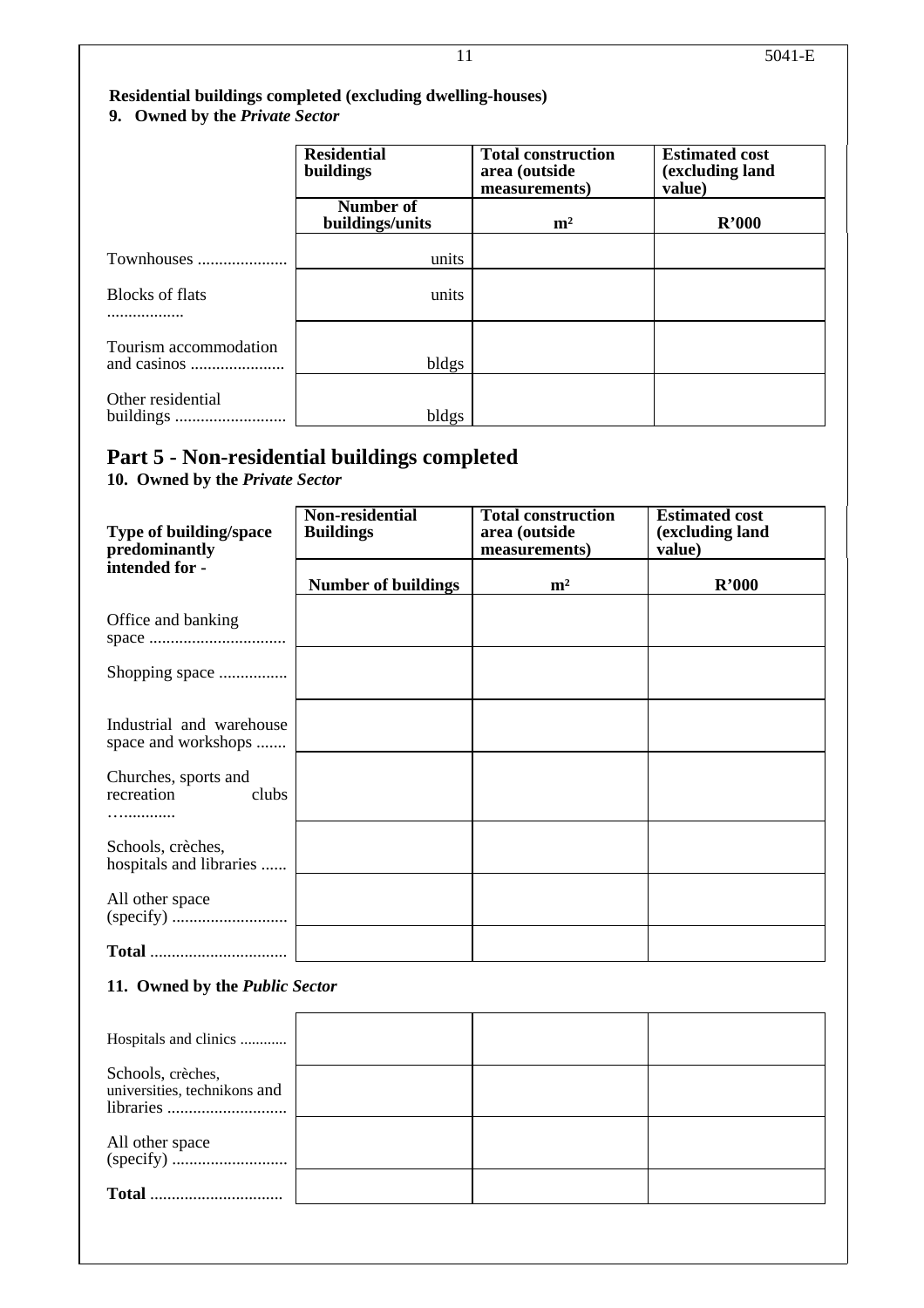### **Additions and alterations**

## *Notes*

- If additions and alterations qualify as **'minor building work'**, as defined in the National Building Regulations and Building Regulations and Building Standards Act, this data should not be included in the questionnaire.
- Where development takes place in phases, as in the case of townhouses, succeeding plans and buildings are not to be considered as additions.

### *Include*

- Only extentions to existing buildings. Flats built onto existing houses or onto
- existing outbuildings of houses, must be shown here.

# *Exclude*

- The construction of swimming-pools<br>• Paths (paving)
- 
- Patios
- Advertising signs Wendy houses
- 
- Prefabricated walls<br>• Garden walls
- 
- Garden walls<br>• Sewerage connections
- Carports<br>• Re-roofing
- 
- Pergolas
- Cages for birds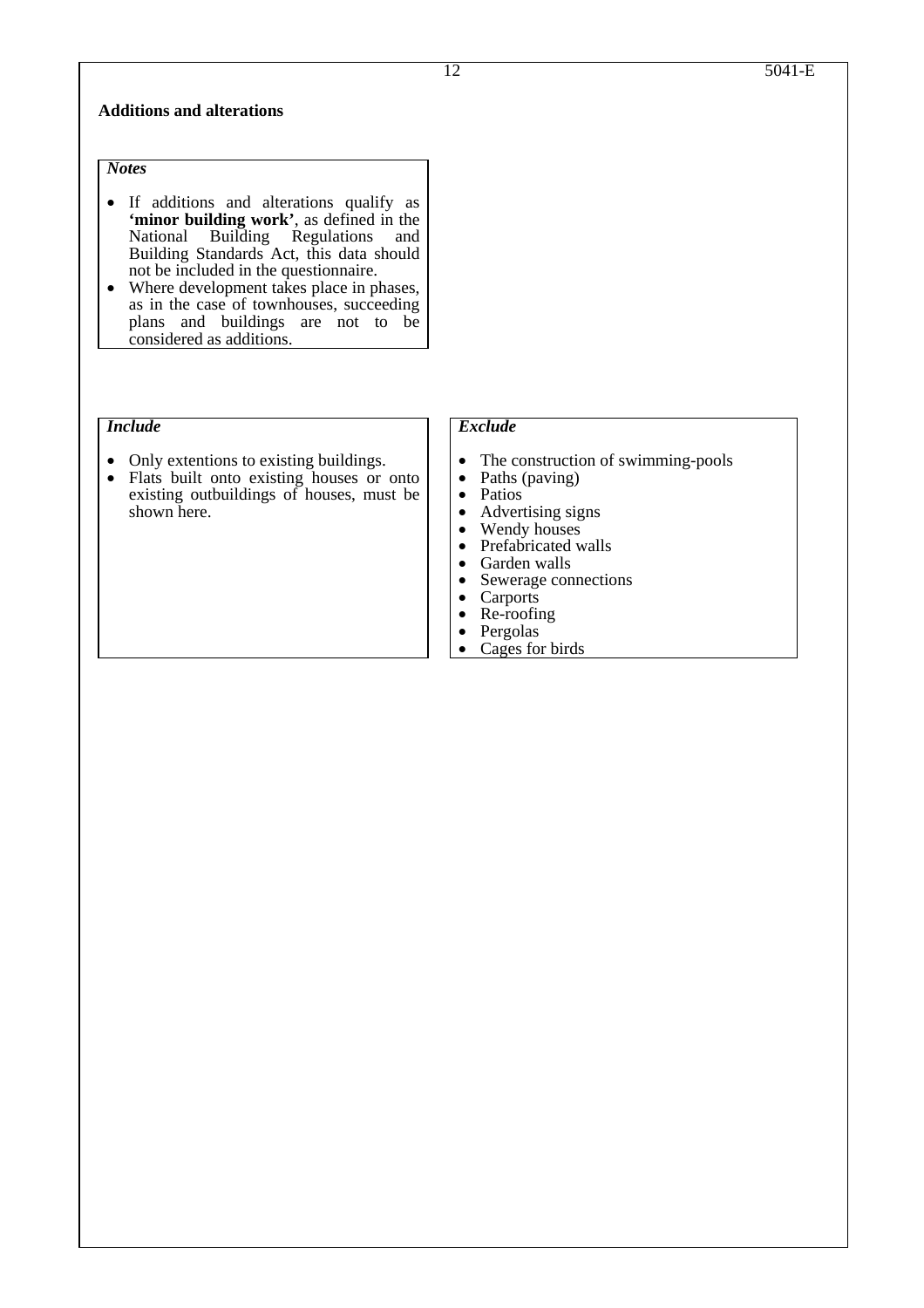# **Part 6 - Additions and alterations completed**

# **12. Owned by the** *Private Sector*

| <b>Type of building</b>                                                     | <b>Additions and</b><br>alterations | <b>Total construction</b><br>area (outside<br>measurements) | <b>Estimated cost</b><br>(excluding land<br>value) |
|-----------------------------------------------------------------------------|-------------------------------------|-------------------------------------------------------------|----------------------------------------------------|
|                                                                             | Number of plans                     | m <sup>2</sup>                                              | R'000                                              |
| Dwelling-houses                                                             |                                     |                                                             |                                                    |
| Townhouses, blocks<br>of flats and other<br>residential<br>buildings        |                                     |                                                             |                                                    |
| Non-residential<br>buildings                                                |                                     |                                                             |                                                    |
| Internal alterations to<br>buildings (excluding)<br>'minor building work'). | Value only                          | Value only                                                  |                                                    |
| <b>Total</b>                                                                |                                     |                                                             |                                                    |